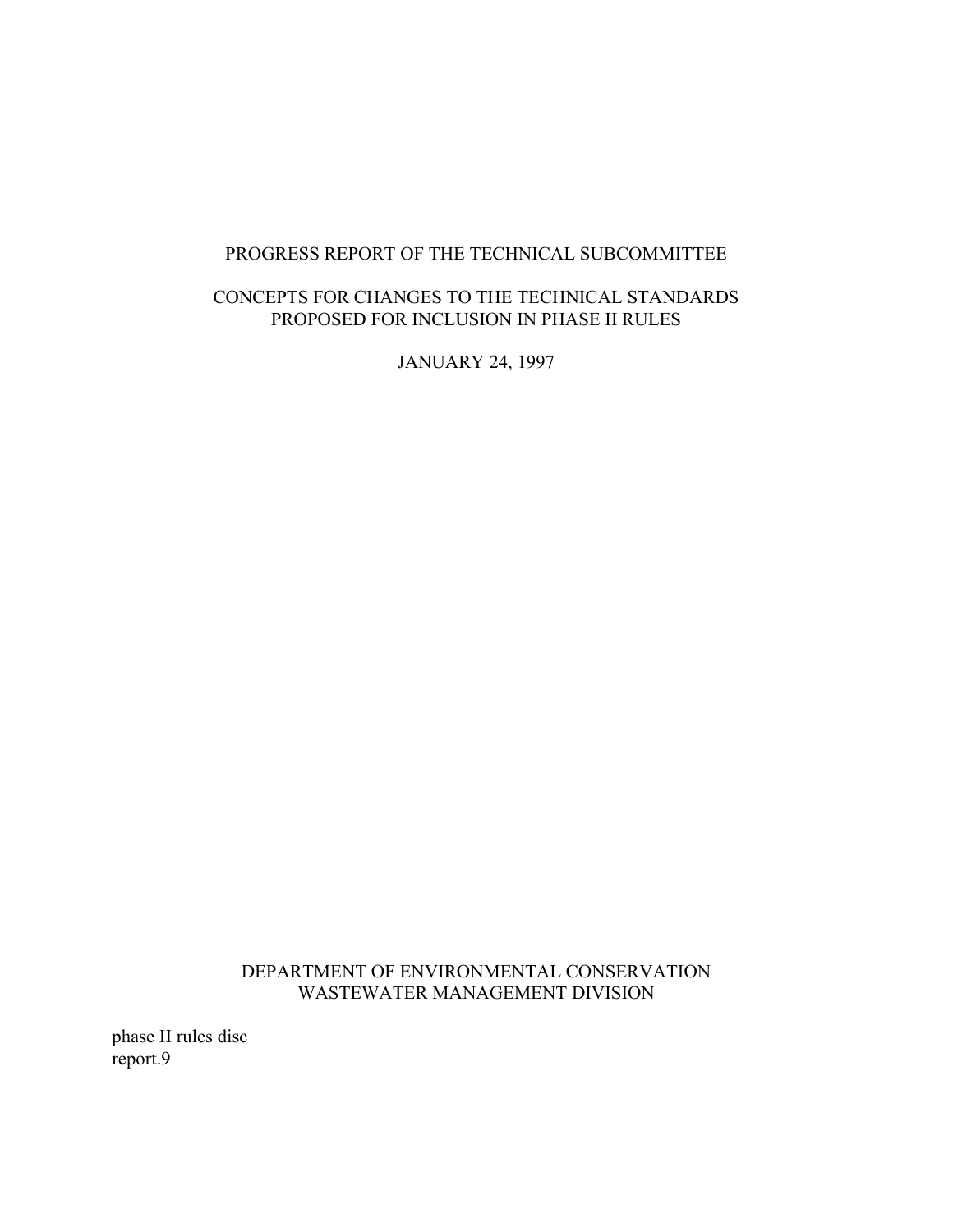# TABLE OF CONTENTS

| ISSUES THAT HAVE BEEN DISCUSSED BUT NOT COMPLETED12 |  |
|-----------------------------------------------------|--|
|                                                     |  |
|                                                     |  |
|                                                     |  |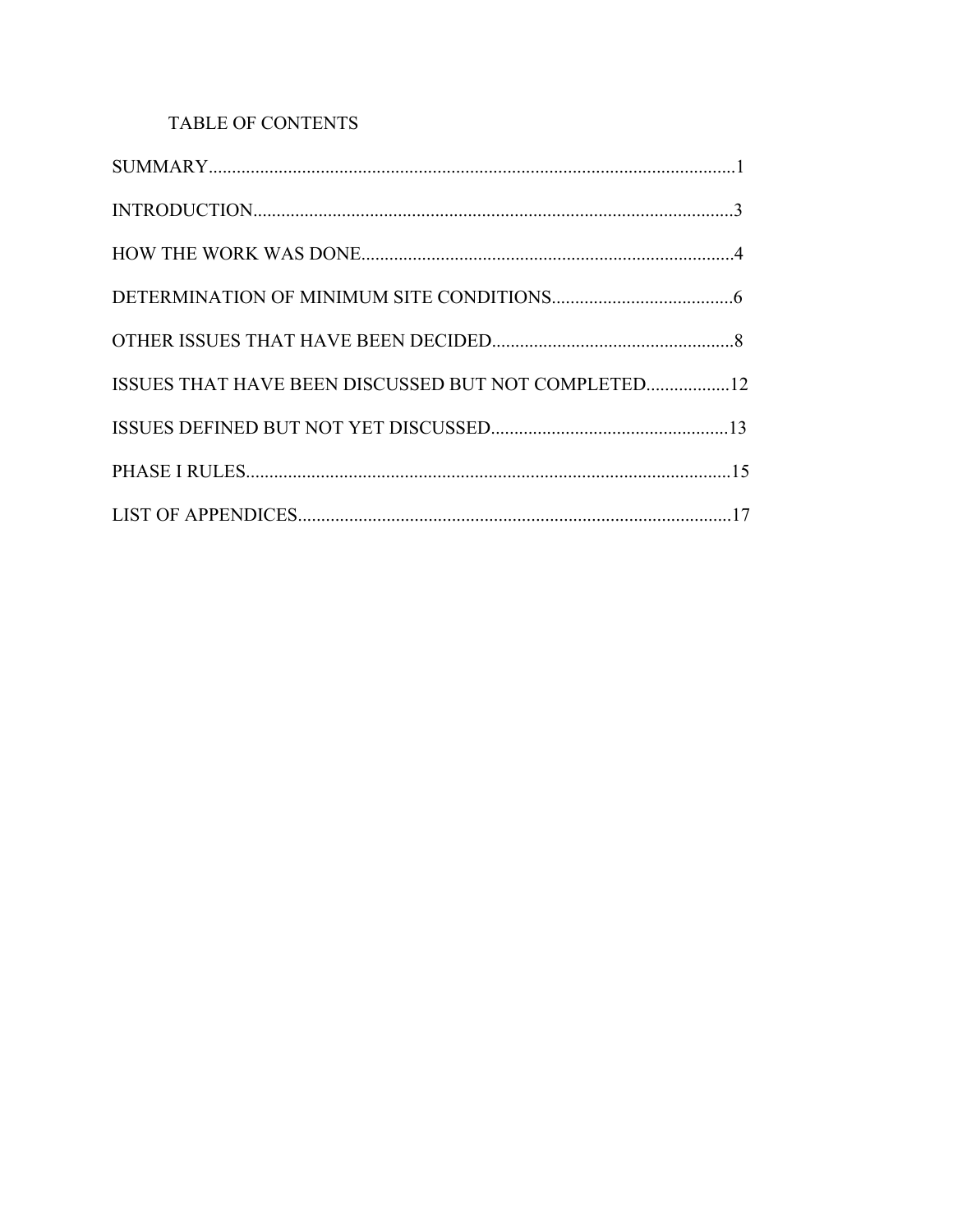#### SUMMARY

Since 1993 the On Site Sewage Committee and the Agency of Natural Resources have been involved in a long term process to improve the management of on site sewage disposal. The Committee found that Vermont was far behind in adopting new technologies that have been developed since 1982 when the last comprehensive revision of the rules was completed. As a consequence a Technical Subcommittee of the On Site Sewage Committee was formed to conduct, in cooperation with the Agency, an evaluation of available technology and necessary site conditions and make proposals for changes to Vermont's rules that would incorporate new technologies that will work in Vermont's climate and soils.

The Subcommittee has been working intensively since late spring of 1996 in response to the request of the legislature that specific principles for the proposed rule change be developed and presented to the legislature before the rule changes are drafted. The Subcommittee engaged in a very intensive review of on site standards with a goal of maximizing the number of sites that could be developed based on good science while appropriately continuing to protect public health and the environment. The Subcommittee has developed a framework of basic site conditions to be used when new rules are written and the Subcommittee's findings are presented in this report. While the Subcommittee has made good progress on determining the minimum site conditions, which is most important, there is, and always will be, more to do in looking at new treatment technologies.

While the process of assessing the state of the art was occurring, the Department of Environmental Conservation moved forward with the adoption of a limited update to the 1982 rules so that several changes that had wide support could be implemented for immediate use. These rules, often referred to as the "Phase I" rules, were effective on August 8, 1996. These rules added sand filters and at grade systems to the list of solutions for problem sites. The rules also increased the maximum slope on which mound systems can be constructed and increased the types of sand that can be used, making it easier and less expensive to build mound systems.

The State of Vermont, during 1996, also entered into an agreement with the other New England States and the State of New York to participate in a pilot project organized by the New England Interstate Water Pollution Control Commission. This project allows a manufacturer to bring forward a proprietary technology and have their performance claims evaluated. All of the participating states have agreed to accept the Commission's decision on the performance claims as fact, which will speed the introduction of new technologies and reduce the cost to the developers of the new technology.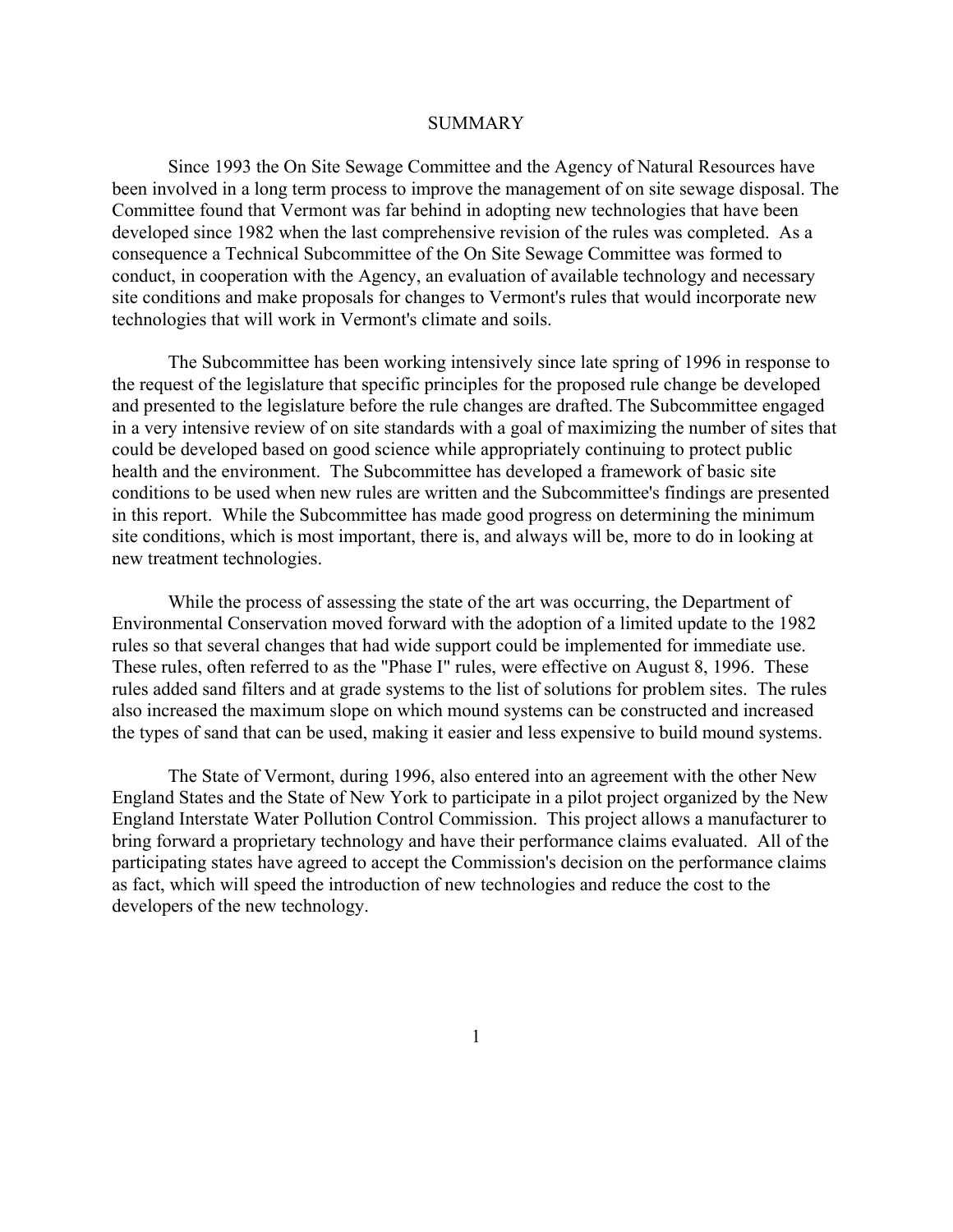The issue of so called "black box" technology was also reviewed. Many people were hopeful that there was some kind of technology that would be cheap to use and work even when site conditions are poor. In fact "black boxes" are mostly treatment devices that, while improving the quality of the effluent, do not, even with disinfection, produce harmless effluent that can be spread on the ground. Therefore, the determining factor of whether a lot can be approved for construction still depends on the minimum site conditions needed to carry the effluent away from the leachfield through the surrounding soil. The "black box" may open up a few more lots for development because their treated effluent can be disposed of in a smaller leachfield. However, "black box" technology will not automatically turn an unapprovable lot into one that is approvable.

There was also agreement on the following issues:

O There should be no compromise to allow systems that operate by overland flow or direct discharge to surface waters.

O That graywater contains significant numbers of pathogens and must be considered as sewage.

O That non-discharging systems will be reviewed and included where appropriate.

O That the systems currently approvable are useful and effective systems and will continue to be used on the types of sites on which they are currently approved.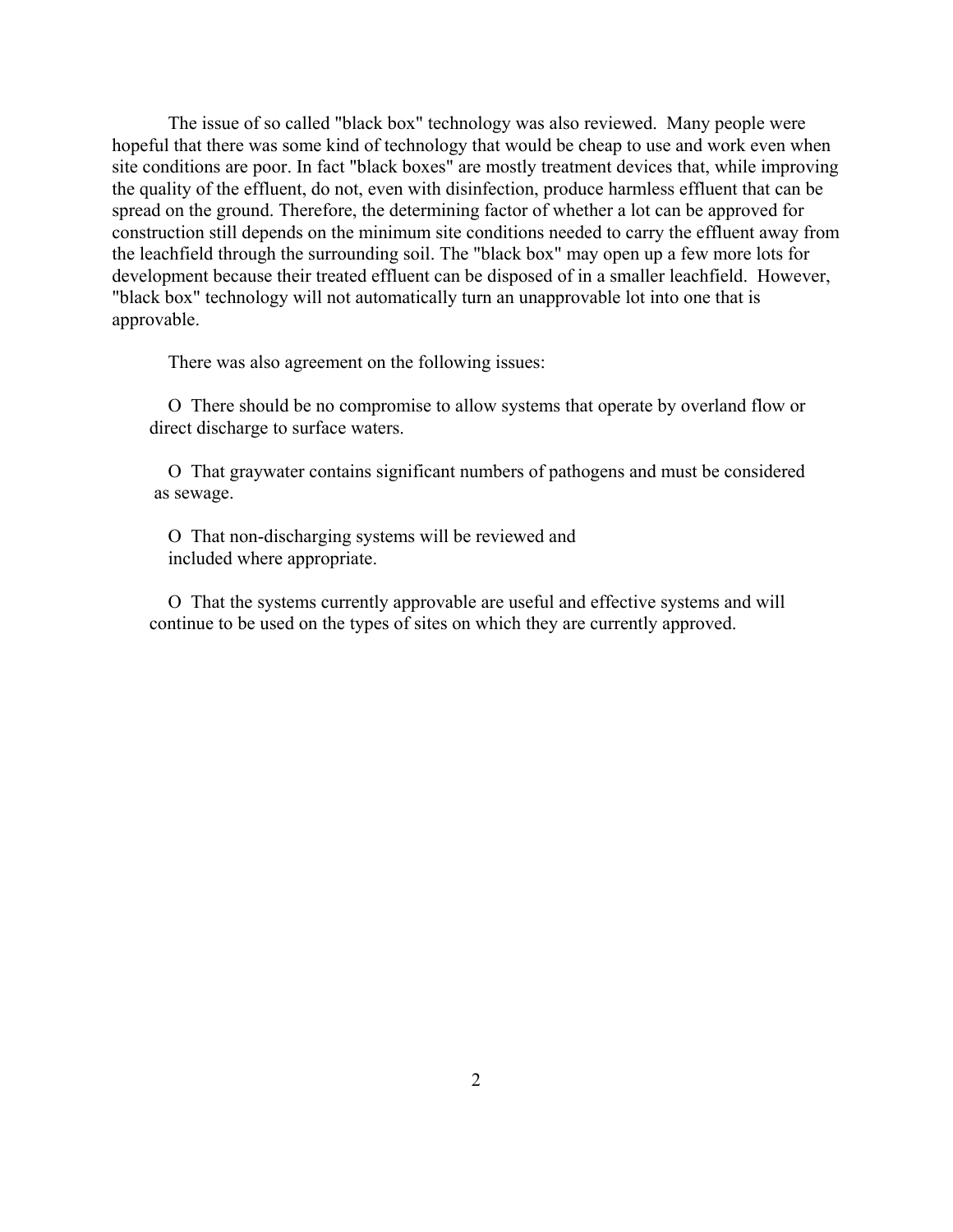## INTRODUCTION TO TECHNICAL STANDARDS REVIEW

This report presents the results of an intensive review of the Vermont Small Scale Wastewater Treatment and Disposal Rules, the rules of other New England States, rules of other states believed to be leaders in the area of on site sewage disposal, and the state of the art in existing and emerging technologies. The Agency of Natural Resources working as a member of the Technical Subcommittee of the On Site Sewage Committee, appointed in 1993 by Secretary Chuck Clarke, and reauthorized by Secretary Barbara Ripley, committed to a thorough review of necessary site conditions and available technology. The Subcommittee reviewed technologies and approaches to determine which might function in Vermont. The Technical Subcommittee included several engineers, hydrogeologists, site technicians and soil scientists. Also participating were land use planners and representatives from the Farm Bureau, Vermont Home Builders, and the Vermont League of Cities and Towns. In addition to those who participated on a regular basis, many other interest groups were kept informed through regular mailings. Appendix A lists those people who were members of the Technical Subcommittee. Appendix B is the current mailing list for information from the Technical Subcommittee.

Before the Subcommittee began work there was significant discussion about the parameters under which the decisions would be made. It was decided that there were two basic requirements for any system which could not be compromised:

- 1. The system could not discharge directly to the waters of the State, regardless of the level of treatment, and
- 2. That the design of the system could not be based on a discharge by overland flow.

Note: spray disposal systems, which are currently permitted under the rules, apply effluent to the surface of the ground but dispose of the effluent by infiltration into the ground, not overland flow.

Condition #1 was based on current state law that requires a waste management zone for each discharge. Obtaining permission to discharge requires a determination that it is in the public interest and that current uses be maintained, something that would be difficult to do with a large number of small discharges. Moreover, the State has been working diligently since 1969 to eliminate as many unnecessary discharges of all kinds to waters of the State, including those associated with farming, logging, general site development, as well as discharges of sewage, whether treated or not. It did not seem reasonable to propose to reverse this concept.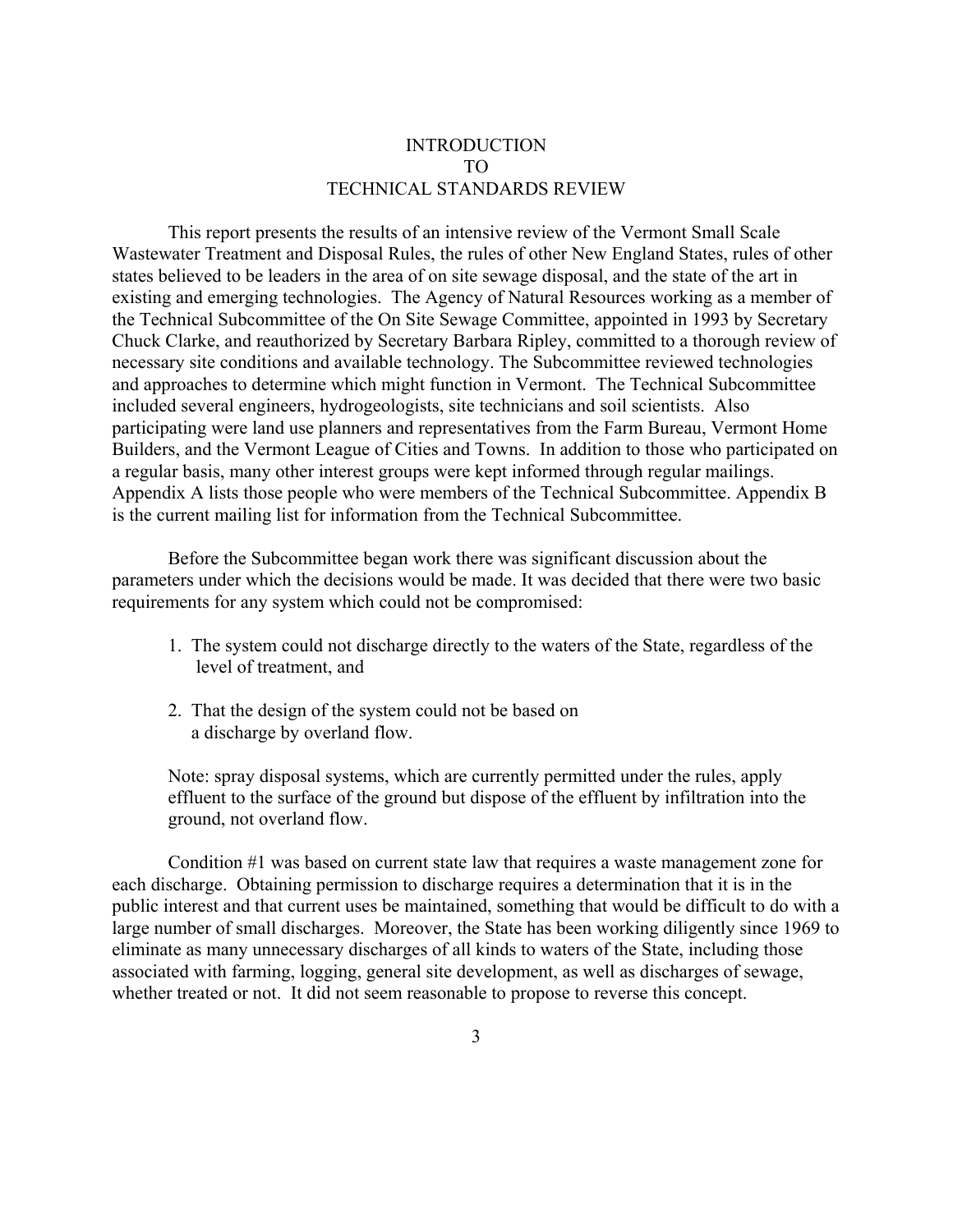Condition #2 was based on a belief that one of the most important factors in public health protection is the separation of effluent from people. By keeping the effluent underground, and away from water supplies, the threat to humans is minimized. Some high tech systems, especially ones using disinfection, claim to produce effluent that is safe to discharge to the surface of the ground. Because even the best systems fail occasionally, and because all of the advanced systems depend on the ability of humans to maintain and pay for maintaining the systems, the Subcommittee felt that it is likely that partially treated/partially disinfected effluent would be at times discharged to the surface of the ground creating an immediate potential health hazard. Keeping the effluent below the surface of the ground creates a significant level of safety that requires less dependence on equipment that will eventually fail or on human commitments to providing proper operation of the system.

#### HOW THE WORK WAS DONE

The Subcommittee prepared a systematic approach to this extremely involved task. It was decided that the most important issue was to define the minimum site conditions necessary to support a functioning septic system. With this in mind, the committee began by listing as many of the issues that needed to be considered as possible. The committee ranked the issues and addressed the most important issues first. We believe that all of the most critical issues have been resolved to the Committee's satisfaction. The committee is continuing to work on the remaining issues and has both a meeting scheduled for February 12, 1997 and a commitment to continue meeting until all of the issues have been satisfactorily addressed.

At this time the committee has the issues separated into three categories. The first category includes the issues on which there is agreement and the Agency presently proposes to include in any revision to the rules. The second category includes issues that have been discussed and where there is agreement that some revision to the rules is needed, but where consensus has not been reached. This lack of consensus is primarily due to lack of time to discuss the issues or the need to collect data in order to make a valid decision. The third category includes all of the issues that have been suggested for discussion, but which have not been taken up yet, most of which are technical details and not broad concepts.

4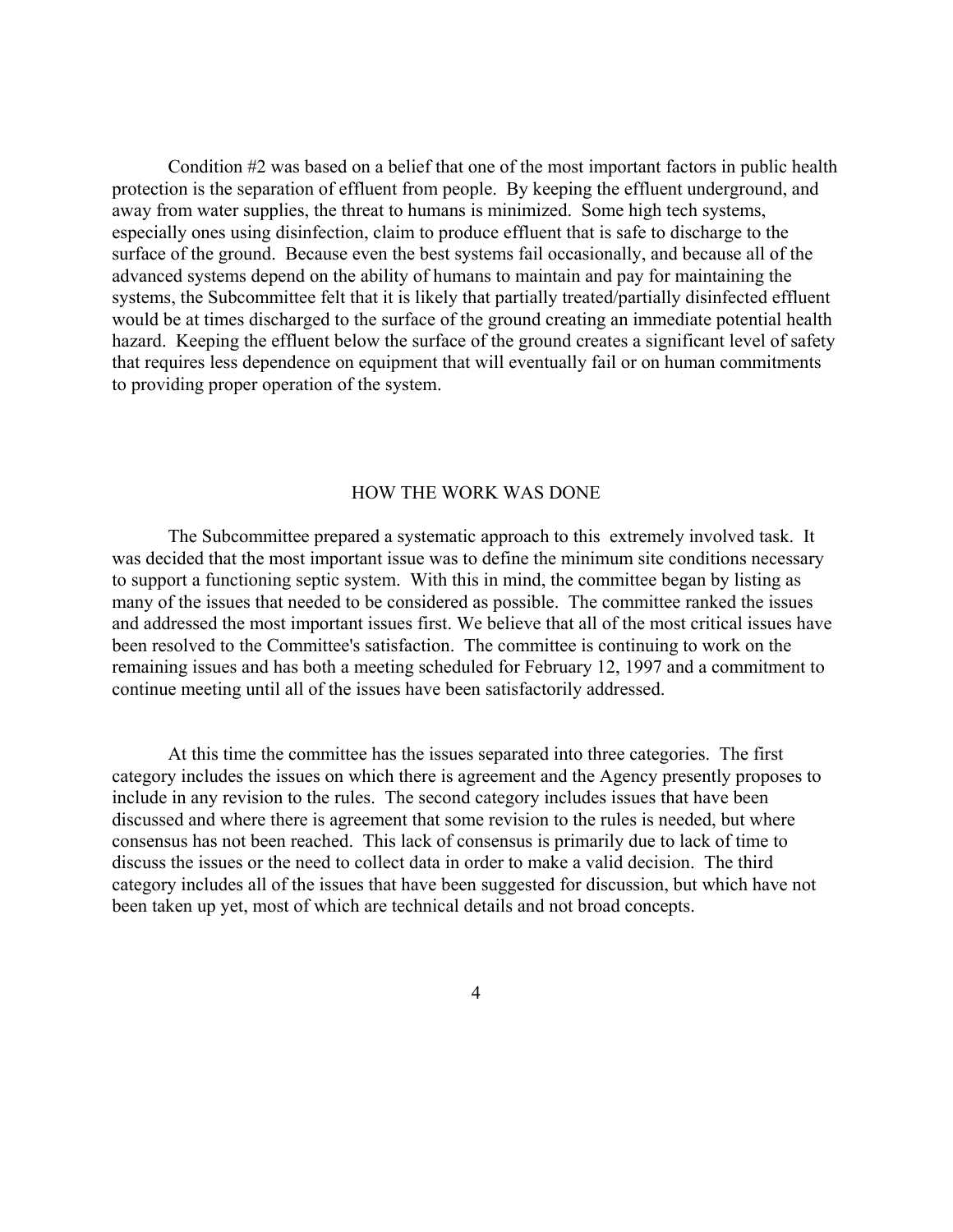This report does not represent the end of the process. The Agency is committed to not only including the agreed upon issues in any future revision to the rules, but also to continued progress on the rest of the issues. The Agency is also committed to designing any future rules in a way that will allow new products based on similar technologies or that produce similar results to be easily approved for use in Vermont. One important step towards this goal has already been accomplished with the agreement to participate in the New England Interstate Water Pollution Control Commission pilot study to certify the validity of claims by manufacturers of proprietary technologies. This agreement means that each participating state agrees to accept these certified claims as valid when the manufacturer applies to use the technology in a particular state. While the certification does not mean that the technology can automatically be used in every state in exactly the same way, for instance, states give more or less credit for reduction in leachfield size based on effluent quality, it means that the manufacturer will not have to do a new round of expensive testing for each state where the technology is proposed for use. This agreement is included as Appendix C.

Also included is a review of the changes in technologies that have already been put into use since the beginning of this review process. These changes were effective as of August 8, 1996 as part of the revision to the Small Scale Wastewater Treatment and Disposal Rules.

One thing that is clear based on the work to date is that not every site is suitable for a septic system. The decisions that have been made, both the ones that are already implemented and those proposed for Phase II of the rules, will allow a larger percentage of lots to be developed with a septic system, but under the two basic criteria of no direct discharge to surface waters and no overland flow, some sites such as wetlands, very shallow soils, soils that are very dense and impermeable, and bare rock will continue to be unacceptable for on-site sewage disposal.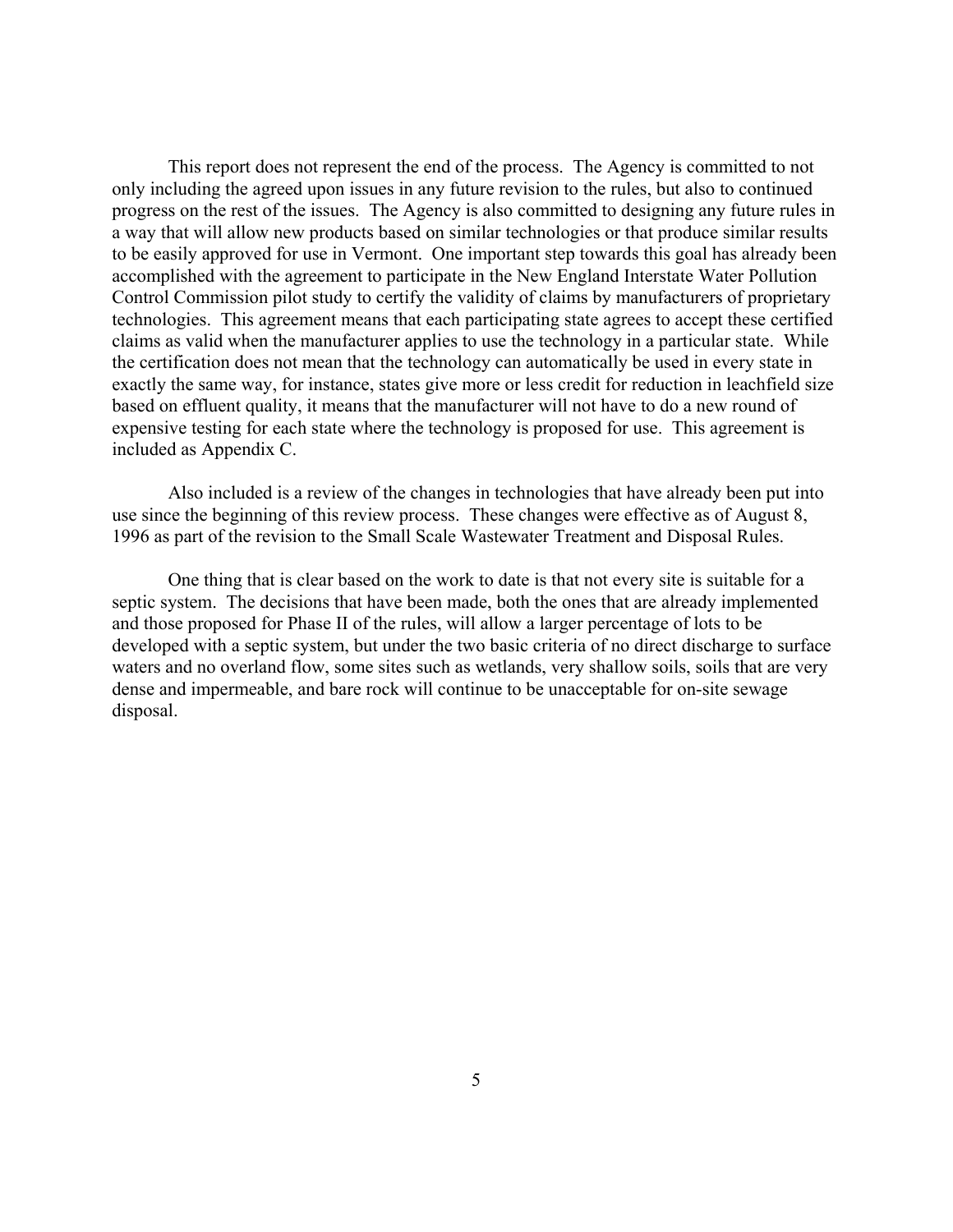#### DETERMINATION OF MINIMUM SITE CONDITIONS

The most important issue in determining whether lots are suitable for a septic system is the minimum site conditions. The minimum site conditions generally consist of:

- 1. The depth to bedrock
- 2. The depth to impermeable soil
- 3. The depth to the seasonal high water table
- 4. Slope
- 5. Percolation rate

In attempting to agree on what the minimum site conditions should be in any proposed regulations, the group decided that the absolute limit should be based only on science and not on any effect that changes in the limits might have on land development patterns. Using this approach it was agreed that the scientific limit was not the ability to apply the effluent to the site or the ability to treat the effluent before applying it to the site, but that the limit was the ability of the site to move water away from where the leachfield is located so that the system could continue to operate without ponding. Therefore the Subcommittee looked at what the minimum conditions must to be to move clean water away from the site. In looking at Vermont as a whole, the soil types that present the greatest limitations are silts and clays. These soils are the most difficult because water moves slowly through these fine grained soils. Because the water moves slowly, it often rises close to the surface of the ground during periods of wetness, typically during the spring when the effects of snow melt, rainfall, and lack of evapotranspiration are combined. While these soils, particularly the clays, are most common in the Champlain Valley, they occur throughout Vermont. As the soils become coarser in texture they are easier to deal with because water moves more freely through the soil.

There was a great deal of discussion, led primarily by the hydrogeologists on the committee, on the proper approach to use. The Subcommittee started by using Darcy's law which is a thoroughly accepted concept of a soil's capacity to move water, which is expressed by the equation

 $Q = K$  times I times A

 Q is the quantity of water K is a constant related to the soil type I is the slope of the site A is the cross section area that the water flows through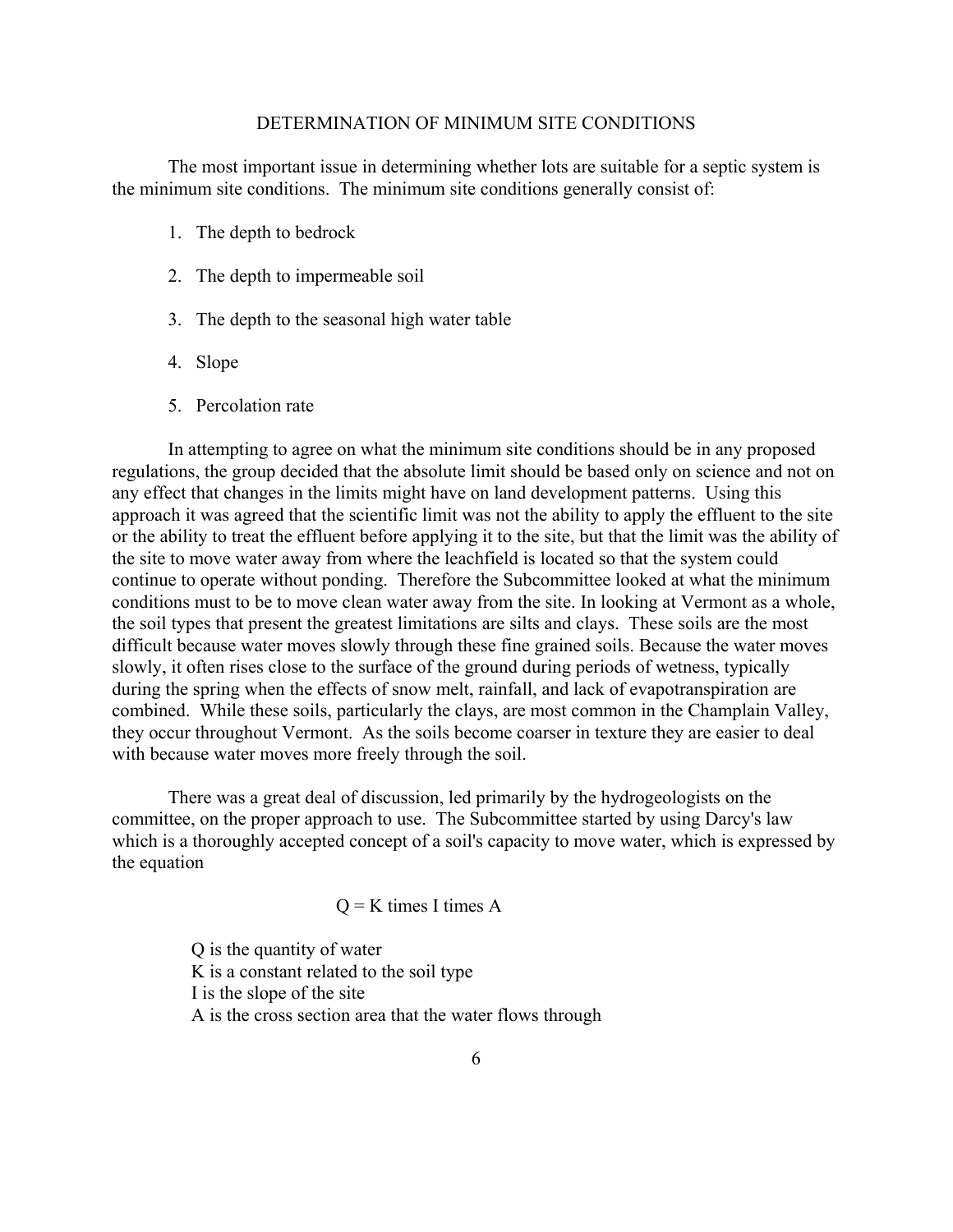If the values for K, I,and A are known, the amount of water that can be transmitted through the soil can be easily calculated. The committee constructed mathematical models by making assumptions for A, I, and K. These assumptions were then compared to existing site conditions to determine if a system based on the assumptions could be constructed in the field. Appendix D includes examples of the assumptions and data collected in the field that supports the following conclusions. In addition, work from other states was considered and found to support the approach agreed to by the committee.

The committee agreed that the minimum site conditions should keep the effluent 6" below the ground surface, and therefore calculated that the minimum conditions, without doing a detailed and site specific hydrogeologic analysis, should be:

- 1. A minimum slope of 3% in fine-grained soils. The ability of a site to move water away from the septic system is directly related to the slope. The committee felt that sites with at least 3% slopes are relatively common, even in the Champlain Valley
- 2. There must be at least 18" of soil with a percolation rate of faster than 120 m/i. Soils with rates slower than this have very little capacity to move water and ordinary percolation tests become less accurate.
- 3. The site must have at least 12" or the thickness of the "A" soil horizon plus 4", whichever is greater, above the seasonal high water table. Sites with less than 18" to the seasonal water table would require the installation of a drain, intended to lower the watertable to at least 18", and with a watershed uphill which causes water to run down onto the proposed septic system area. Sites without watersheds are unlikely to be affected by the installation of a drain.
- 4. The linear loading rate must be 2 gallons per day per foot or less. The linear loading rate is determined by dividing the number of gallons of effluent by the length of the leachfield as measured along the contour of the ground.
- 5. There must be at least 2' of naturally occurring soil above bedrock.
- 6. The favorable site conditions must continue at least 25' downhill of the system.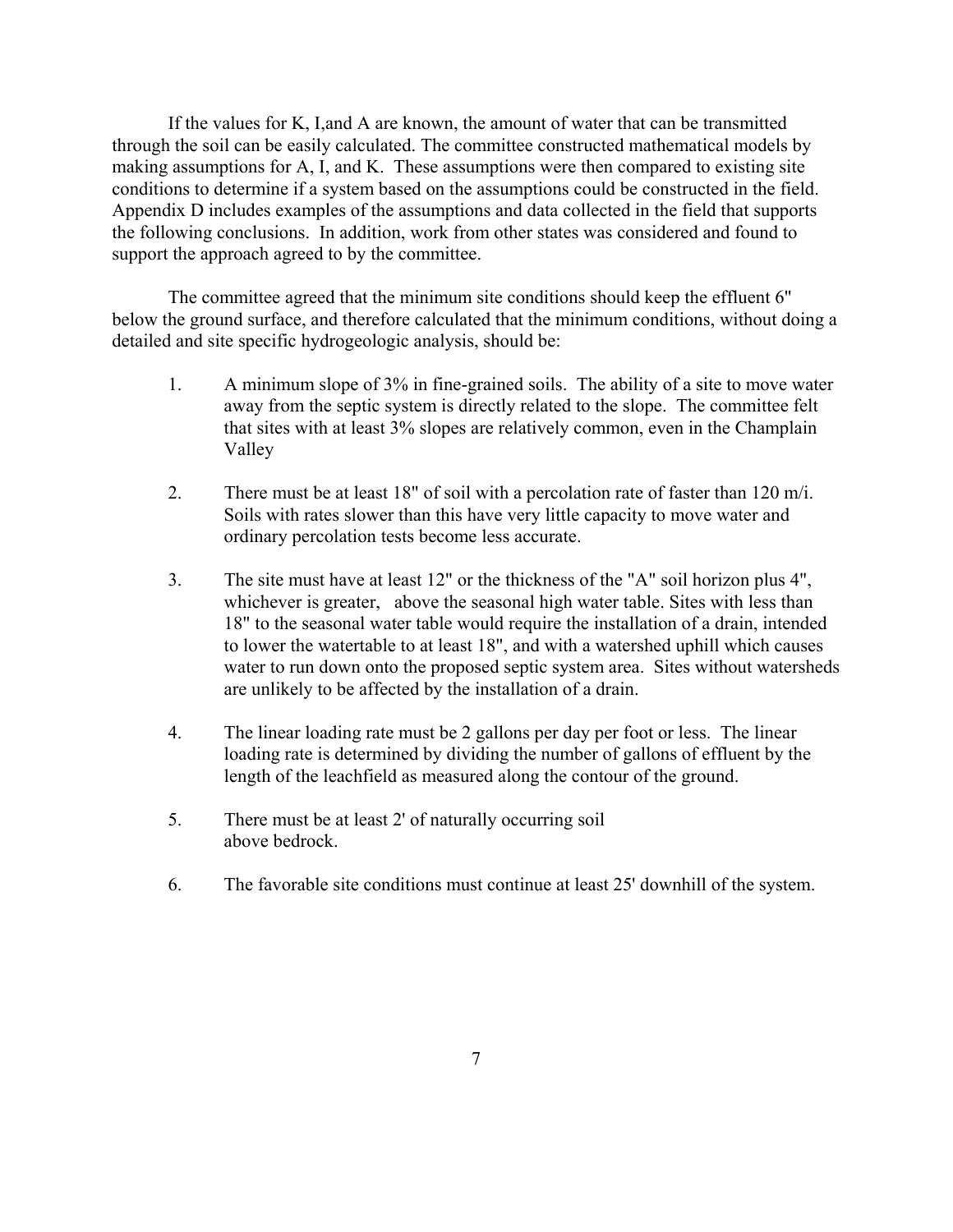These are the basic conditions needed to move water away from the leachfield area so that the effluent would not pond on the surface of the ground at the toe of the system. The information required to make the required decisions can be determined with ordinary soils examinations using test pits and regular percolation tests. Additional site specific information may be collected which may be used either to evaluate a site with less than these minimum conditions or to increase the linear loading rate and thereby reduce the length of the system. Calculations based on collecting additional site specific data would have to demonstrate that the effluent would remain at least 6" below the ground surface while the system was in operation.

The approach in the current rules is adequate for sites with at least 2' to the seasonal water table, and any revision to the rules will continue to include these basic site evaluation and system design techniques.

## OTHER ISSUES THAT HAVE BEEN DECIDED

1. Slope

The issue of the maximum slope on which various types of systems should be constructed was examined. Based on field experience in Vermont and other states it was decided to increase the maximum allowable slopes for the various types of systems as follows:

|                  | current | proposed |  |
|------------------|---------|----------|--|
| Inground systems | 20%     | 30%      |  |
| Mound systems    | 20%     | 30%      |  |
| At grade systems | 12%     | 20%      |  |

Site specific proposals, based on appropriate information, may also be made to increase the slope limitation.

Note: In some cases it may be difficult to operate some kinds of equipment on the steepest permissible slopes. However, because the systems are capable of functioning on the steep slopes it was decided to include them as part of the attempt to include as many workable systems as the science would support, even when the installation may be difficult.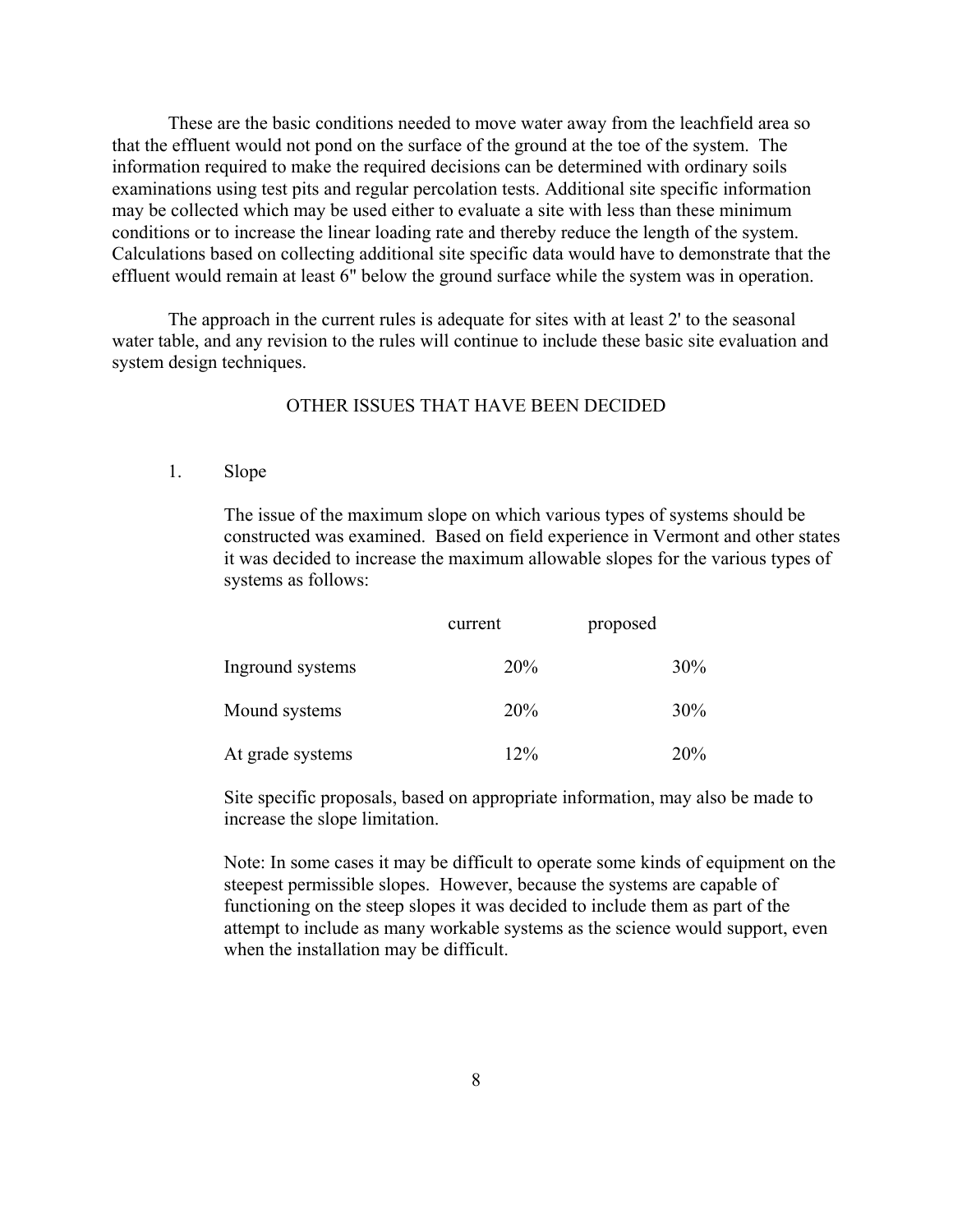2. Watertable separation distance

It was decided to continue the current practice of having at least two different separation distances between the bottom of the leachfield and the watertable, based on two levels of effluent quality. The current rules require 3' between the bottom of the leachfield and the watertable for septic tank effluent and 2' for treated effluent with less than 30 mg/l of BOD and TSS.

There was much discussion about reducing the distance to less than 2' based on higher levels of treatment and disinfection. Ultimately, the majority decision was that there was little support for relying on disinfection to reduce the requirements for effluent disposal. The issue was discussed mainly as it related to reducing the isolation distance to water supplies. The Department of Health and the Water Supply Division had strong objections to the concept because of the inevitability of failure of any disinfection system because of its mechanical nature and the need for human operation. Once untreated effluent is in the ground, recovery or treatment is virtually impossible, and protecting a water supply system against the possible two year survivability of pathogens would require removing the water system from operation for that period of time. Even this drastic step presumes that someone would be aware of the failure of the treatment system and willing to report the failure. Also, the addition of chlorine, the customary method of disinfection, may result in the formation of trihalomethanes, a cancer causing agent, that we would prefer not to discharge to ground water.

Reducing the vertical separation distance from 2' to something less based on higher levels of treatment, but without any reduction in separation from water supplies was also examined. The opinions on this issue were more divided with some believing that the isolation distance should be reduced based on current information. While most of the Subcommittee members believe that this issue should be further studied, the majority decision was that the Subcommittee was not ready to change at this time. This decision was based on the fact that very few additional sites would be approvable by making the change and that relatively little data is available from installed systems.

9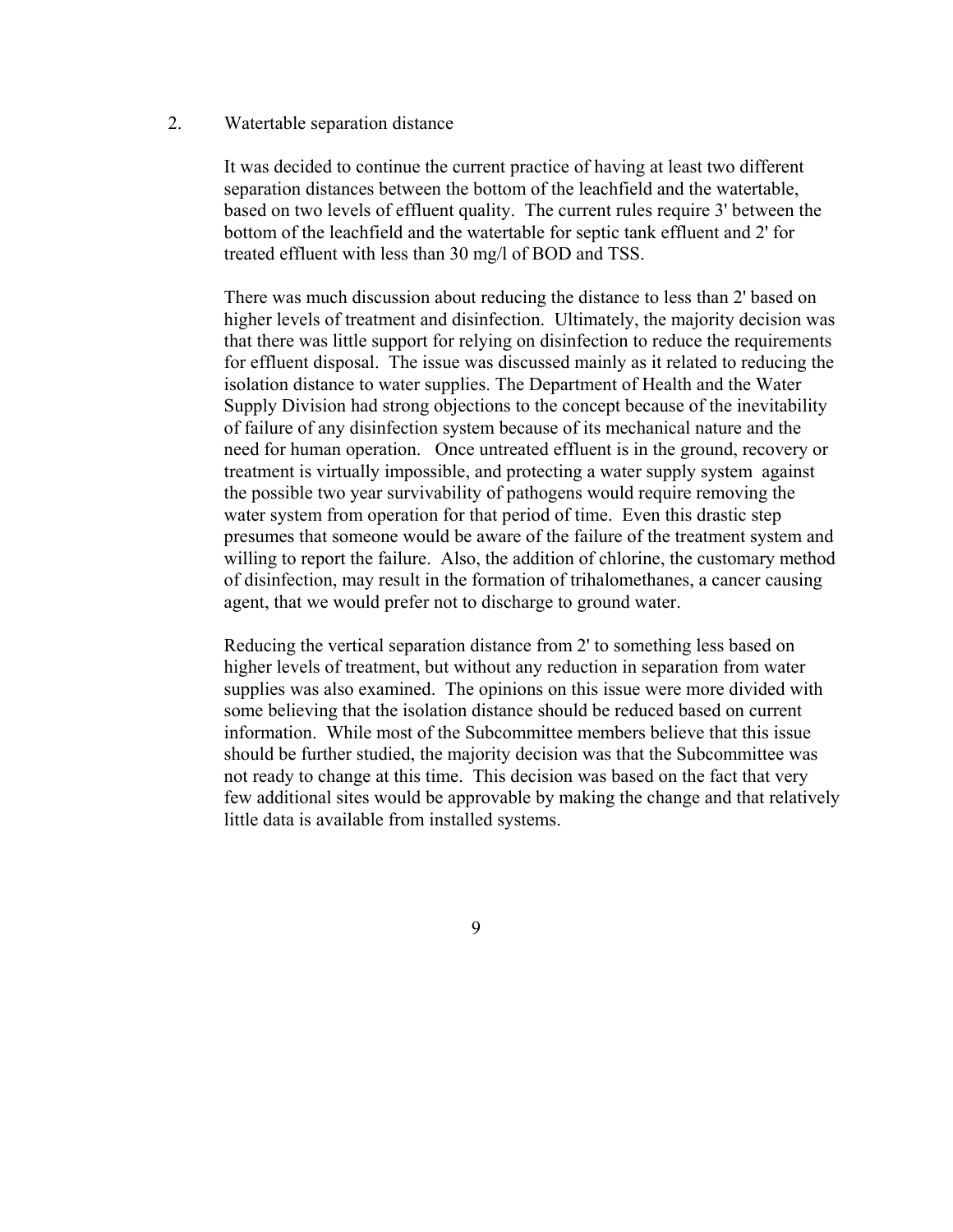There are several national studies developing additional data addressing this issue, and the Subcommittee is committed to continuing work on this issue as new information becomes available. It is possible that additional changes may be accepted even prior to writing the phase II rules.

3. Reduction in isolation distance to wells

The Subcommittee, with the concurrence of the Water Supply Division, agreed that there should be a method to reduce the minimum isolation distance to a well to less than the currently permitted 100', when appropriate. The current rules do not allow for reduction under any circumstances, while the science has progressed to the point where, in some circumstances, it can be demonstrated to a very high degree of certainty that pollution of the water supply will not occur with a reduction in isolation distance. While the evidence to support a reduction will in some cases be complex and/or expensive to obtain, this change moves towards making decisions based on the available science as opposed to being strictly limited by prescriptive statements in the rules.

4. Graywater

The Subcommittee also reviewed the issue of graywater disposal. Based on the fact that graywater contains all of the same pathogens as a combined waste stream, and in some cases even has organic loadings as high as the combined waste stream, it was decided that gray water should continue to be considered as sewage.

### 5. Failed systems.

 The Subcommittee discussed this issue at length. The current rule is that, while the requirements of the rules can be waived as needed in order to install a replacement system, the replacement system must come as close to meeting the rules as possible, regardless of cost. With the recent addition of treatment technologies and the proposal to add more, many people were concerned that by "stacking" technologies, for example requiring both a sand filter and a mound system, that the expense of systems would become even more prohibitive.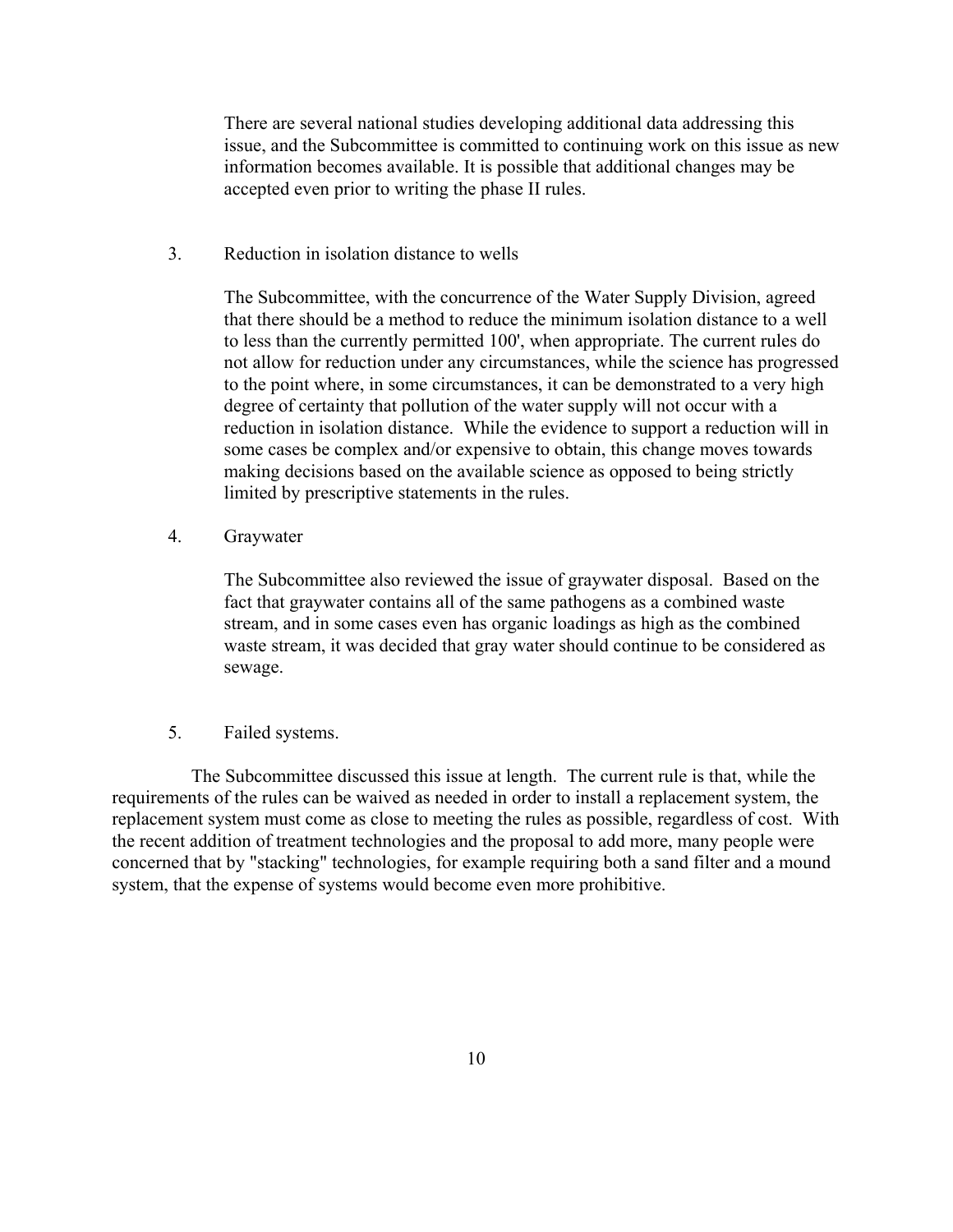In fact the committee decided to move in the opposite direction, and agreed, for the first time, that replacement systems would not automatically be required to come as close to meeting the rules as possible. **At the same time the Subcommittee felt that reasonable improvements in protection of health and the environment should be required.** For example, if the existing failed system was only 75' from a water supply but could easily be relocated to be at least 100', then it should be relocated. If on the other hand, there was no demonstrated contamination of the well, and the well appeared to be at no significant risk,and it would be very expensive to move the replacement system further away, it probably would not be reasonable to require the relocation.

While there was quick agreement that the bottom line is that the situation could not be made worse and that the "best fix" no longer would require the maximum possible compliance with the rules, it was not possible to write down rigorous outline for how to make the decision. Suggestions related to the maximum amount of money that would be required were not able to accommodate situations where the threat to a water supply was severe and the cost to improve the situation was great. There was also concern about the need for some guidance on how to decide what criteria should and should not be waived, particularly so that programs administered at the town level would be somewhat consistent from town to town and with the state approach. One possible approach is grouping the issues of lesser and greater importance with the understanding that the rules related to the items of lesser importance would be waived first. Ultimately, it was decided that the process would have to depend on giving authority to the individual regulator to use their best judgement supported with written guidance on relative weight of various requirements. Review of the individual decisions by supervisors and through the appeal process would provide direction and oversight to ensure that decisions were properly balanced between protection of health and the environment and the cost effectiveness of the required repair. The variance process should require written documentation of the variances and how the decisions were made relative to each variance.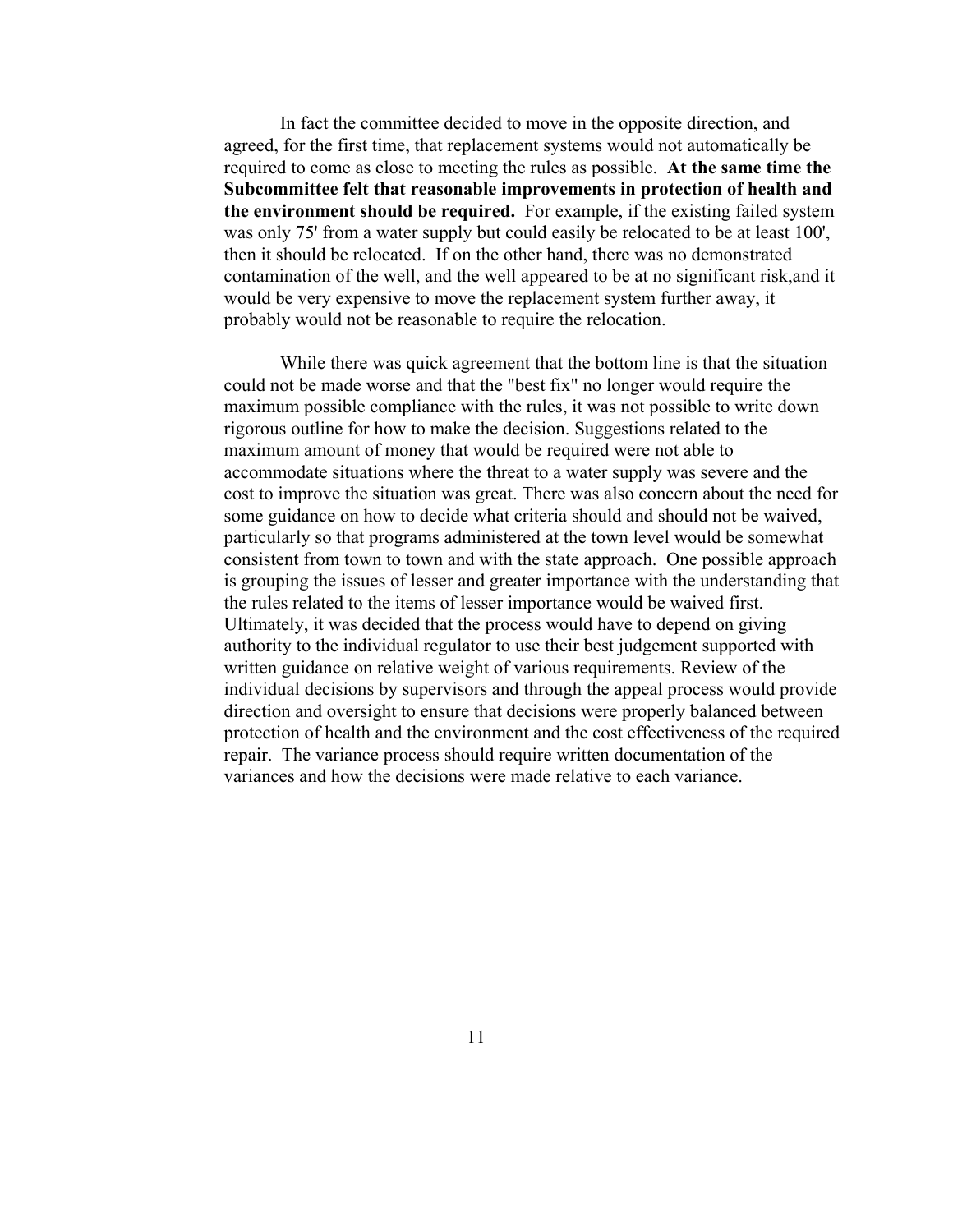The Subcommittee believes that the determination of reasonable cost should not be related to the finances of an individual owner because in some cases the system owned by a person of very limited resources may pose a very great threat to someone else's health. These situations should be resolved by providing financial assistance sufficient to construct a proper replacement system.

#### ISSUES THAT HAVE BEEN DISCUSSED BUT NOT COMPLETED

### 1. Design Flows

The recently adopted changes to the rules changed the design flows for mobile home parks when 5 or more homes are connected to the same system. The rules also allow for a 20% reduction in design flow for project connected to a municipal collection system. The 20% reduction is based on the averaging effect that occurs when multiple units are joined together. The Subcommittee agrees that each of the numbers should be reviewed both for use with individual units and for how the design flow should be revised when multiple units are connected together.

#### 2. Effluent treatment levels

The Subcommittee decided that in order to reduce the separation between the bottom of the leachfield and the water table from 3' to 2' that the current effluent limits of 30 mg/l of BOD and TSS should be reduced to 20 mg/l as these levels are easily and consistently reached by sand filters currently approvable under the recently adopted rules. It did not seem reasonable to continue with a standard that provided less protection than commonly available technology can provide.

3. Seasonal high water table monitoring

 The method for monitoring of seasonal water tables will have to be revised to reflect the changes in the minimum site conditions. The current method, if used to determine that a site had at least 12" to the water table, would allow the water level to be 12"-18" above the critical depth (12") for up to 10 days. As this would be up to six inches above the surface of the ground it is clearly not an appropriate test.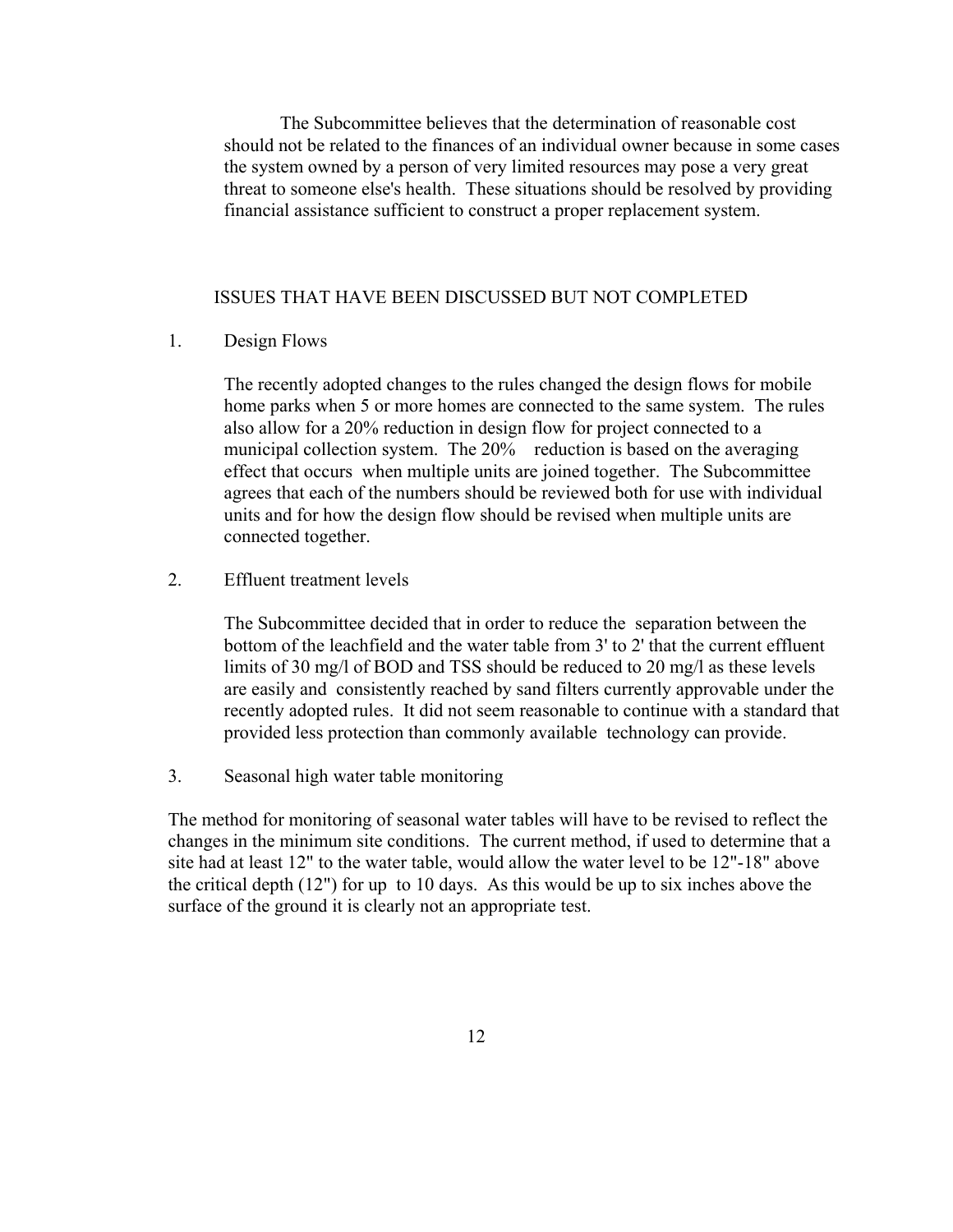4. Coordination with the wetlands program

The proposed changes to the rules need to be reviewed for compliance with the wetlands rules.

5. Use of soils identification instead of percolation tests

 A plan should be developed to prepare for and to convert to a soil identification approach for leachfield siting and sizing. Accurate soil determinations have the benefit of judging the soil as a whole as opposed to using 2 or 3 tests that measure only a very small area and are greatly influenced by minor soil inclusions. The new method would also reduce costs slightly because soil identification takes less time than a properly run percolation test.

6. Non-discharging system

Systems such as composting and incinerating facilities need to be reviewed and included in the rules. More data is needed relative to operation of composting toilets to determine if they actually operate as designed. The design is based on reaching high enough temperatures for a sufficient amount of time to greatly reduce the pathogens. Information is needed to determine if the way the units are actually operated provides proper treatment and if all composting toilets are essentially equivalent.

## ISSUES DEFINED BUT NOT YET DISCUSSED

1. Working with old fill sites.

The Subcommittee needs to determine how to evaluate sites that have been filled in the past to determine if the site is usable now. Because the current method of evaluating site conditions depends on looking at how the soil has weathered over the years for clues on where the highest water table occurs, the current rules have not allowed for consideration of sites that have been filled in the past. It is likely that some method can be developed to judge these sites, though it may require more advanced or time consuming testing.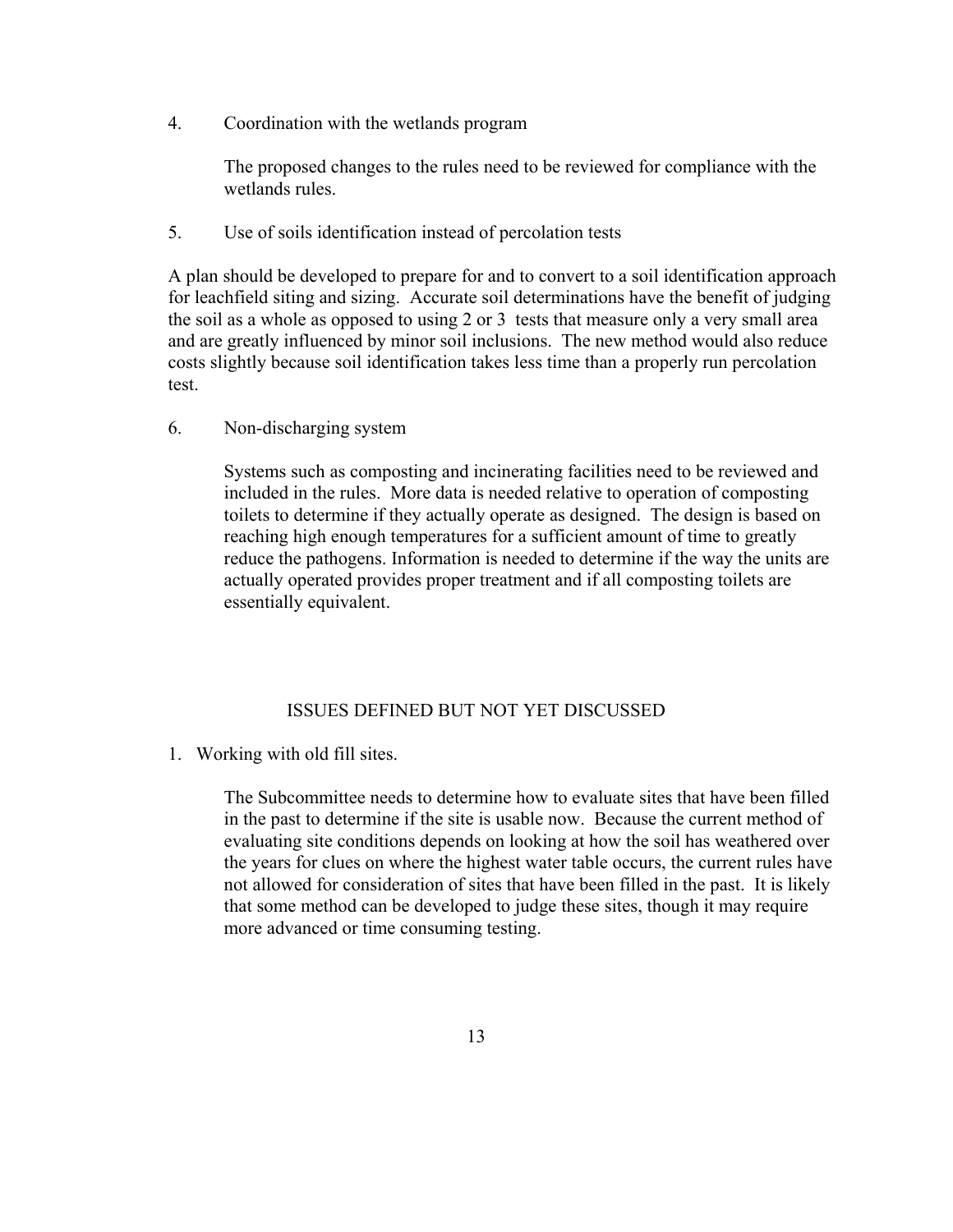Note: The Phase I rules did allow for construction of a mound system on top of fill material provided that the native soil underneath the fill was suitable for a mound system. This approach still does not allow for the fill to be the actual receiving layer for the disposal of the effluent.

2. Application methods

This issue is related to the different shapes of beds, trenches, leaching chambers, gravel-less systems. The question is how to decide what the equivalent amount of leaching trench is for some particular unit of another type of system.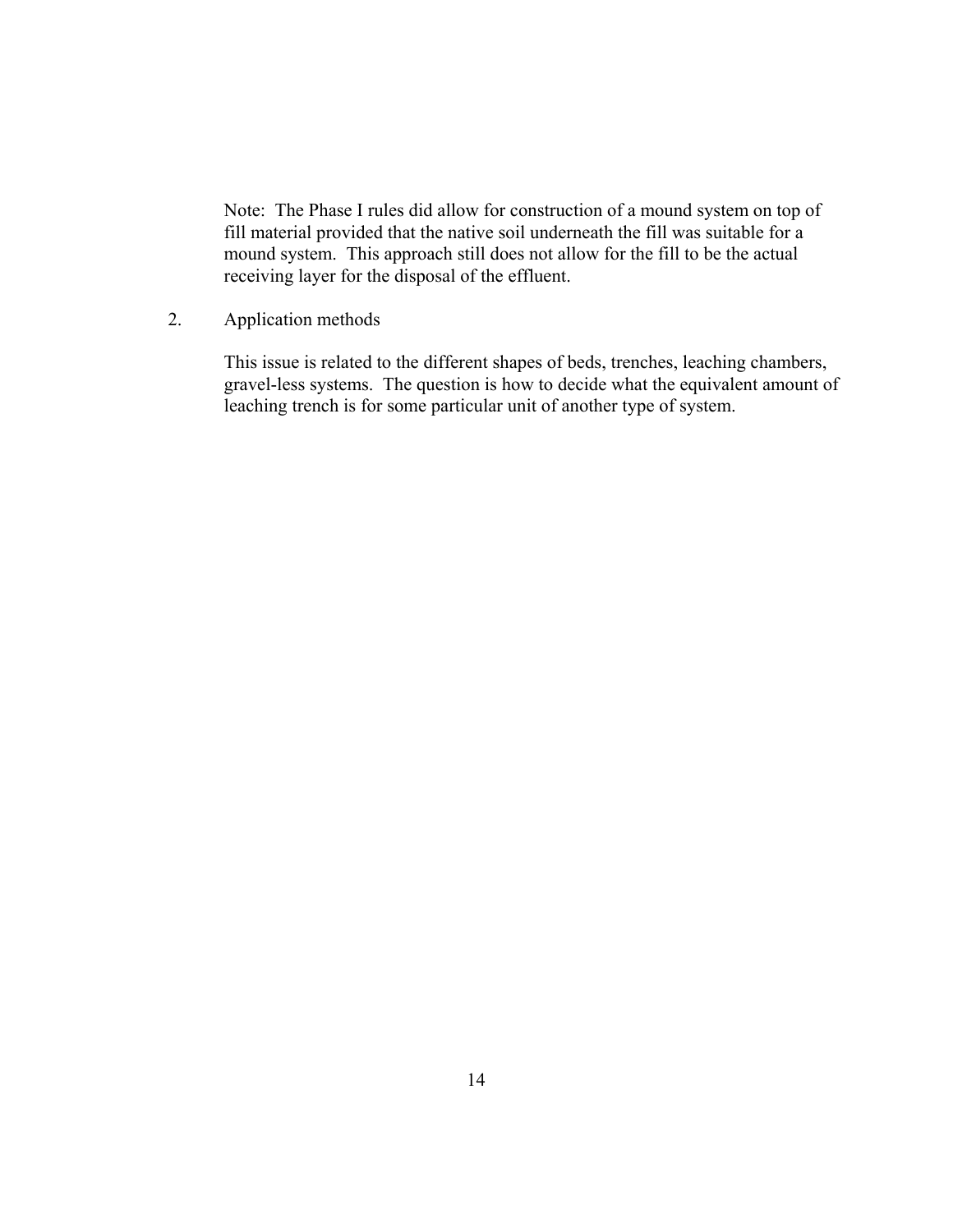### PHASE I RULES

On August 8, 1996 new rules, entitled "Small Scale Wastewater Treatment and Disposal Rules" were adopted. These rules were intended to include a limited number of revisions that had nearly universal support and were also intended to demonstrate that the Agency could make progress on this difficult issue. The new rules are a significant change in dealing with sewage disposal in that, for the first time, treatment units are permitted as part of the system. The rules allow systems using approved treatment units to reduce the size of the leachfield by 50% which means that some lots that had room for a primary system but not a replacement system may now have enough room for both. The rules also allow a reduction in the distance between the bottom of the leachfield and the water table from 3' to 2' for systems producing effluent that meets the standards of 30 mg/l for BOD and TSS. This means that some sites that would have required a mound system might pass with an at-grade system or an inground system, either of which would save money.

The new rules also allowed the use of an at-grade system. The at grade system is constructed by plowing the surface of the ground with a mold board plow or the teeth of the bucket on a backhoe, the same as for mound systems, and then placing the crushed stone right on the plowed surface. A pressure distribution system, the same as for a mound, is then installed and the whole system is covered. Because no special sand fill is required, this system is less expensive than a mound system. The at grade system can be used in situations that used to require a mound system but were nearly suitable for an inground system.

 The slope requirements for a mound system were revised from 12% to 20%. This is based on field experience and information from other states. This change will be particularly useful on glacial till sites that are commonly found at the higher elevations in Vermont and will allow additional lots to be approved for construction. The requirements for the sand needed to build mound systems was also revised. The revision replaced the single sand specification with three different specifications that should increase the number of pits available to choose from and thereby reduce the cost at the pit and the cost of trucking.

The requirements for monitoring to determine the seasonal high water table were changed to allow the water table to be above the critical depth more days during the monitoring period than in the past. This should increase the number of lots that pass the test.

While these revisions are only part of what needs to be done to have a fully up to date set of rules, they nonetheless represent a useful step forward that the Agency wanted to implement without delay. This will allow people to benefit from these changes during the time period needed to do a more complete revision.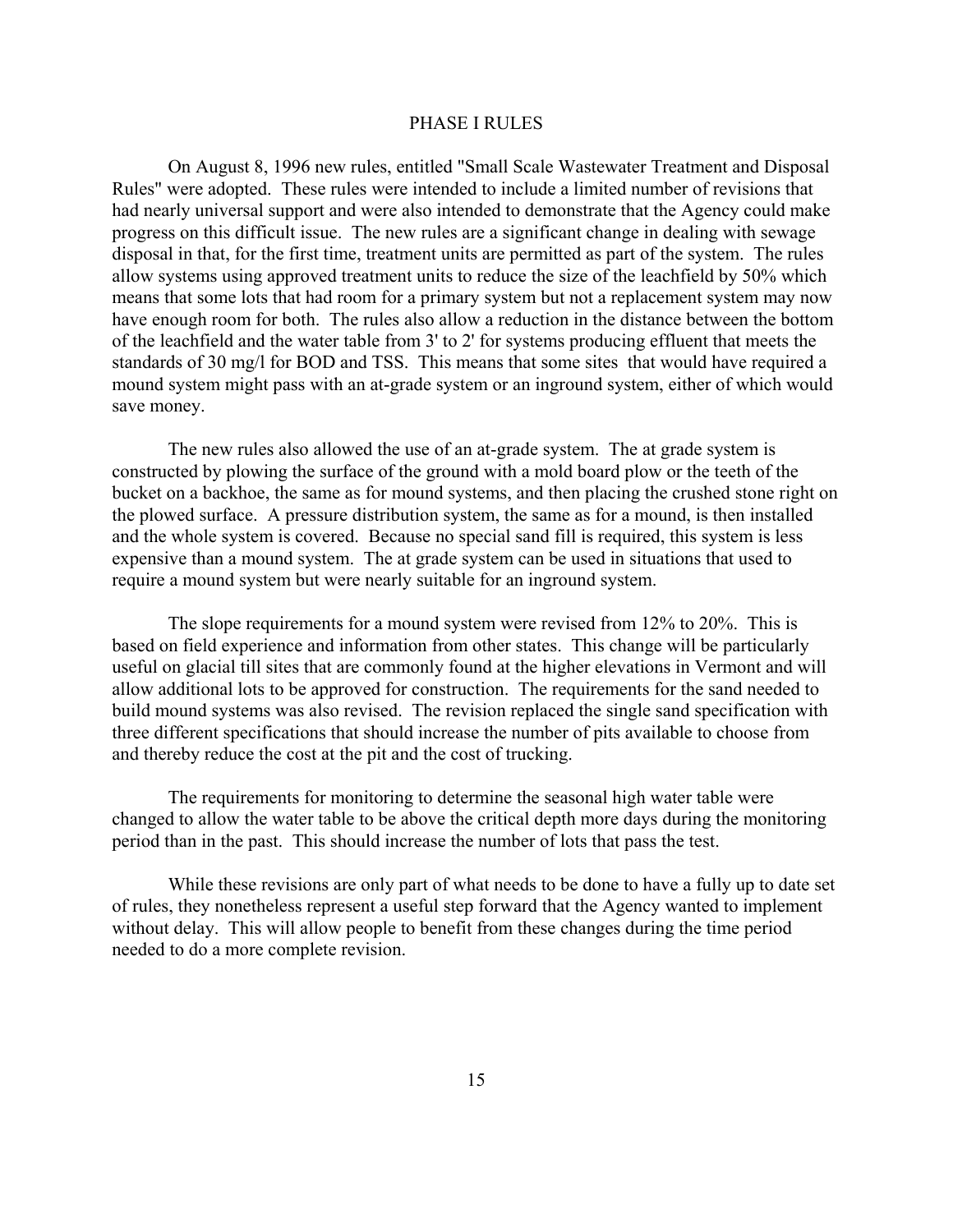## **APPENDICES**

- A. List of Subcommittee members
- B. Current Mailing list
- C. Agreement with New England Interstate Water Pollution Control Commission
- D. Calculations and data related to minimum site conditions
- E. Changes implemented in the Phase I rules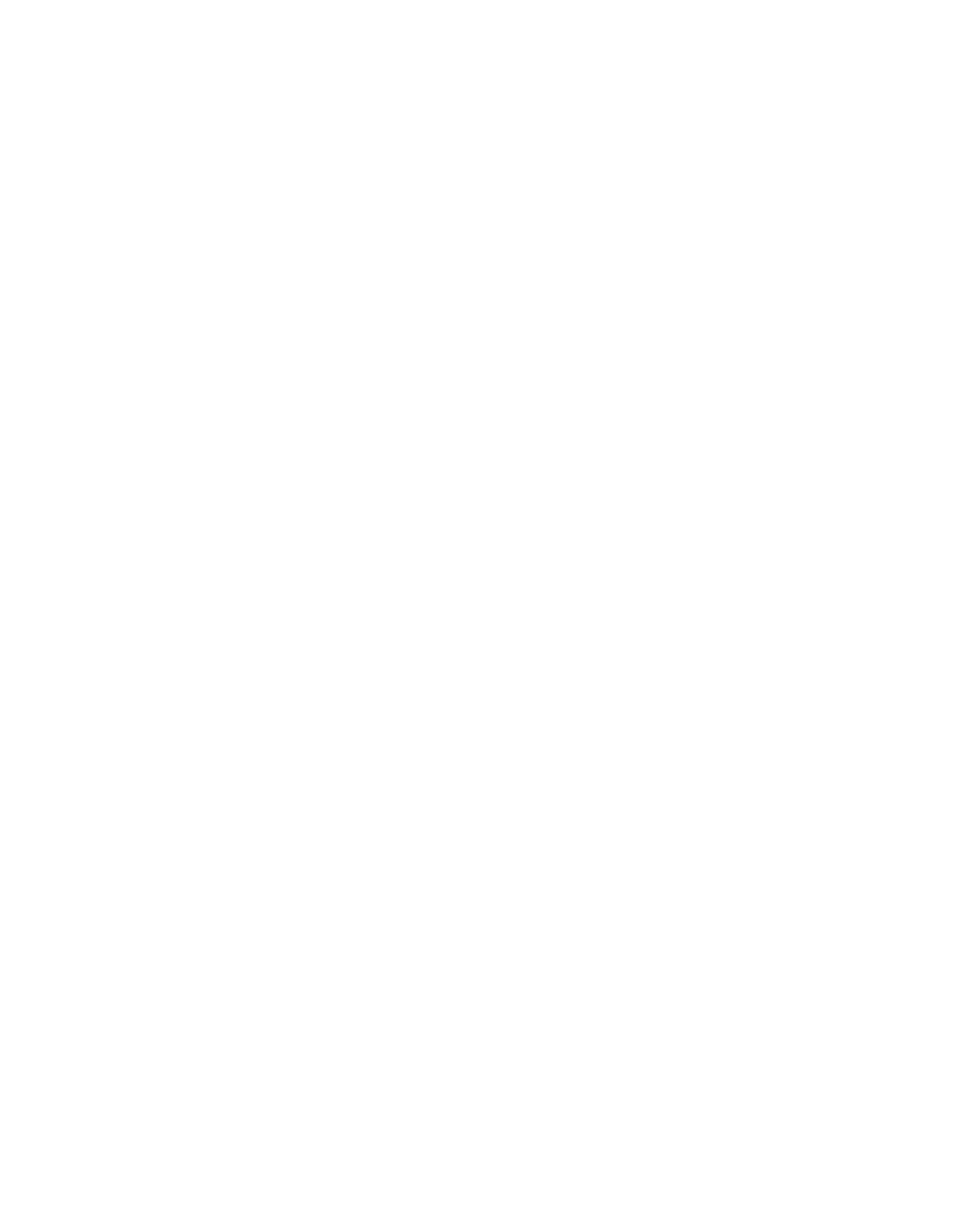#### **TRENCH TEST EXAMPLES CRAIG HEINDEL**

 $11-19-96$ 

|                |                     |                                                  | <b>TRENCH TEST</b>     | <b>POINT TEST</b>     | <b>WATER DEPTH</b> | <b>SITE</b>  | <b>PERC RATE</b>                         | <b>DEPTH TO</b> | <b>DEPTH TO</b> |
|----------------|---------------------|--------------------------------------------------|------------------------|-----------------------|--------------------|--------------|------------------------------------------|-----------------|-----------------|
| <b>TEST</b>    | <b>LOCATION</b>     | <b>SOIL</b>                                      | $K_1$ FT/DAY           | $K_1$ FT/DAY          | <b>BELOW GRADE</b> | <b>SLOPE</b> | MIN PER INCH IMPEDING                    |                 | <b>SHWT</b>     |
| 1              | <b>CHARLOTTE</b>    | <b>STETSON</b><br>(PEBBLY<br>LAC. BEDS)          | 34 FT/DAY              | 5 FT/DAY              | 1.0'               | 10%          | 28 M/I                                   | 2.0'            |                 |
| $\overline{2}$ | <b>WILLIAMSTOWN</b> | TILL                                             | 40 FT/DAY              | <b>6 FT/DAY</b>       | 1.5'               | 8%           | $10$ M/I                                 | 2.7'            | 2.7'            |
| $\mathbf{3}$   | <b>DORSET</b>       | <b>ABLATION</b><br><b>TILL</b>                   | 7 FT/DAY               | 2 FT/DAY              | 4.0'               | 16%          | $\overline{?}$                           |                 | 5.4'            |
| $\overline{4}$ | <b>CHARLOTTE</b>    | <b>TILL</b><br><b>(STOCKBRIDGE)</b><br>- NELLIS) | 64FT/DAY               | 10 FT/DAY             | 1.0'               | 7%           | 6 M/I                                    | 2.5'            | 2.5'            |
| 5              | <b>MANCHESTER</b>   | <b>TILL</b>                                      | 31 FT/DAY              | 15 FT/DAY             | $1.0^{\circ}$      | 12%          | $\overline{?}$                           | 2.1'            | 2.1'            |
| 6              | <b>NEWPORT</b>      | <b>SAND</b><br><b>FINE GRAVEL</b>                | 82 FT/DAY              | 14 FT/DAY             | 4.0'               | 5%           | $\overline{?}$                           | 7'              | 7'              |
| $\overline{7}$ | <b>CHARLOTTE</b>    | <b>TILL</b>                                      | 44 FT/DAY              | 15 FT/DAY             | 1.0'               | 5%           | $15$ M/I                                 | 2.4'            | --------        |
| 8              | <b>WILLIAMSTOWN</b> | <b>ABLATION TILL</b><br><b>GRAVEL LENSES</b>     | 90 FT/DAY              | 14 FT/DAY             | 1.0'               | 6%           | 6 M/I                                    | -------         | $4^{\prime}$    |
| 9              | <b>BENNINGTON</b>   | <b>SILT-CLAY</b>                                 | 82 FT/DAY              | 22 FT/DAY             | $0.0^{\circ}$      | 10%          | $\overline{?}$                           | 1.4'            | 1.0             |
| 10             | <b>DORSET</b>       | <b>SILT-CLAY</b>                                 | 14 FT/DAY<br>10 FT/DAY | 4 FT/DAY              | 1.0'               | 12%          | $14$ M/I                                 | 2.6'            |                 |
| 11             | <b>SHELDON</b>      | <b>SILT-CLAY</b>                                 | 4 FT/DAY<br>154 FT/DAY | 2 FT/DAY<br>60 FT/DAY | 0.3'<br>0.2'       | 5%<br>7%     | $\boldsymbol{\mathcal{P}}$<br>$\ddot{ }$ | 1.3'<br>1.9'    |                 |

 **TRENCH TEST**